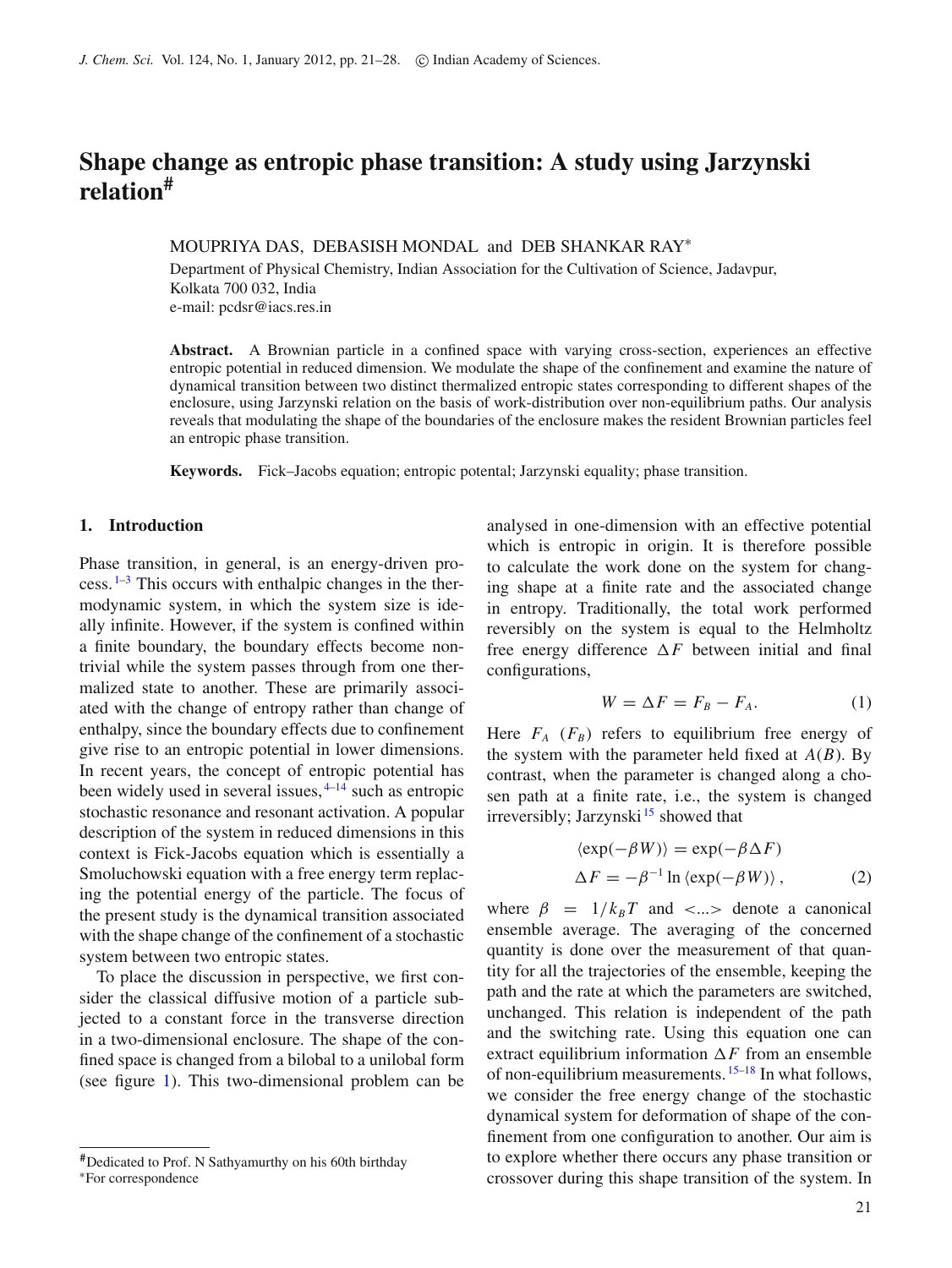<span id="page-1-0"></span>

Figure 1. Temporal change in the shape of the confinement: Solid lines indicate boundary of initial and final states, dotted lines indicate boundary of intermediate states.

other words, can shape transition be realized as entropic phase transition?

The paper is organized as follows: In section [2](#page-1-1) we discuss the model for overdamped Brownian motion of a particle in a two-dimensional confined space and evaluate the problem of entropic dynamical transition in terms of the change in shape and size of the confinement. In section [3](#page-2-0) we map the problem in a reduced dimension and implement the Jarzynski relation. The analytical results are compared with numerical simulation in two dimensions in section [4.](#page-3-0) The paper is concluded in section [5.](#page-6-6)

#### <span id="page-1-1"></span>**2. Model description**

We consider the overdamped motion of a Brownian particle in a constrained geometry, subjected to a constant force *G* in the transversal direction in terms of the following Langevin equation;

<span id="page-1-4"></span>
$$
\gamma \frac{\partial \vec{r}}{\partial t} = -G \vec{e_y} + \sqrt{\gamma k_B T} \zeta(t). \tag{3}
$$

Here  $\vec{r}$  denotes the position vector of the particle,  $\gamma$  is the friction coefficient,  $\vec{e}_x$ ,  $\vec{e}_y$  are the unit vectors along *x* and *y* directions, respectively, and  $\zeta(t)$  is a Gaussian white noise with zero mean and obeys the fluctuationdissipation relation, i.e.,  $\langle \zeta_i(t) \zeta_j(t) \rangle = 2\delta_{ij} \delta(t - t)$ , for  $i, j = x, y$ . kB is the Boltzmann constant and *T* stands for absolute temperature. The symmetric structure of a two-dimensional system, confining the Brownian particles, is defined by a quartic double-well function,

<span id="page-1-2"></span>
$$
\omega_l(x) = L_y(x/L_x)^4 - 2L_y(x/L_x)^2 - b/2 = -\omega_u(x).
$$
\n(4)

The expression [\(4\)](#page-1-2) involves the geometrical parameters  $L_x$ ,  $L_y$  and *b*. Here *x* and *y* are position coordinates and  $\omega_l(x)$ ,  $\omega_u(x)$  correspond to the lower and the upper boundary function of the system.  $L<sub>x</sub>$  corresponds to the distance between the bottleneck position and the position of maximal width of the enclosure,  $L<sub>v</sub>$  refers to the narrowing of the boundary function, and *b* to the remaining width at the bottleneck (cf figure [2\)](#page-1-3).

Consequently,  $\omega(x) = \frac{\omega_u(x) - \omega_l(x)}{2}$  gives the local halfwidth of the enclosure. For the sake of dimensionless description, we scale all lengths by characteristic length  $L_x$ , i.e.,  $\tilde{x} = x/L_x$ ,  $\tilde{y} = y/L_x$ , which implies  $\tilde{b} = b/L_x$  and  $\tilde{\omega}_l(x) = \omega_l(x)/L_x = -\tilde{\omega}_u(x)$ , time by  $\tau = (\gamma L_x^2 / k_B T_R)$ , the corresponding characteristic diffusion time at an arbitrary, but irrelevant reference temperature  $T_R$ , i.e.  $\tilde{t} = t/\tau$ . In the rest of our discussion we shall omit the tilde symbols for clarity. In dimensionless form the Langevin equation and the expression for local half-width become,

$$
\frac{\partial \vec{r}}{\partial t} = -G\vec{e_y} + \sqrt{D}\zeta(t) \tag{5}
$$

$$
\omega(x) = -\varepsilon x^4 + 2\varepsilon x^2 + b/2,\tag{6}
$$

respectively, where the aspect ratio  $\varepsilon = L_y/L_x$  and the dimensionless temperature  $D = T/T_R$  are defined.

<span id="page-1-3"></span>

**Figure 2.** Shape of the system as described by equation [4](#page-1-2) with its geometrical parameters.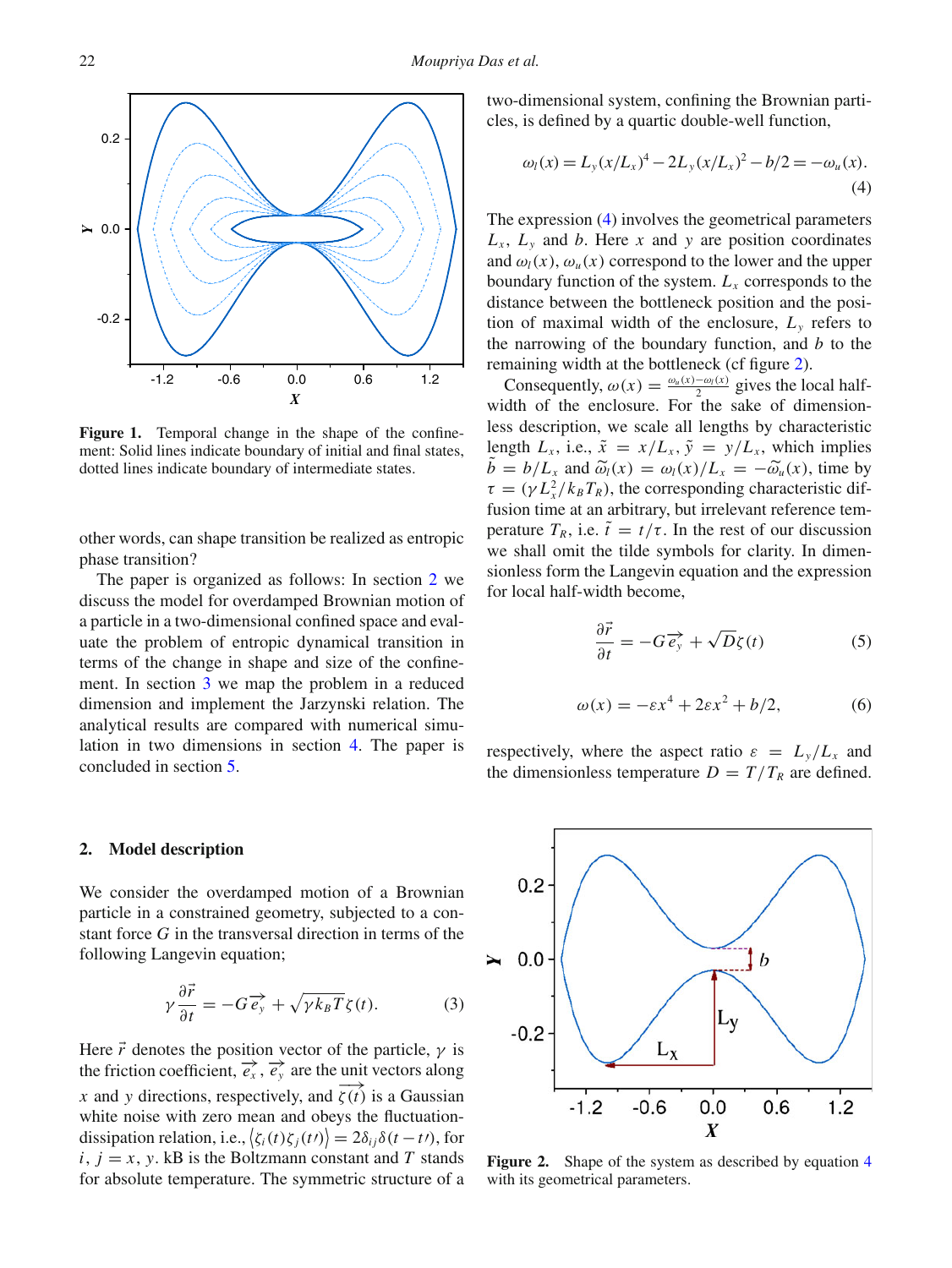We now calculate the change in Helmholtz free energy difference between two equilibrium states of a system using Jarzynski equality (i.e., by calculation of irreversible work done) and the same by the relation obtained from equilibrium statistical mechanics,  $\Delta F = -\beta^{-1} \ln(Z_f/Z_i)$ , where  $Z_i$  and  $Z_f$  are the partition functions of the initial state and final state, respectively.

To calculate the irreversible work we need to introduce a parameter which monitors the system in going from an initial state to a final state. Let this switching parameter be  $\lambda(t)$ , which is incorporated in the equation of the local half-width of the system. This imposes a temporal dependency of the local half-width of the system,

$$
\omega(x,t) = -\varepsilon x^4 + 2(\varepsilon - \varepsilon_0 \lambda(t))x^2 + b/2. \tag{7}
$$

Now, let us choose  $\varepsilon_0 = \varepsilon$  and  $\lambda(t)$  varies from 0 to 1 during the time from 0 to  $t_f$  such that the rate of change of  $\lambda$  with time is a constant, i.e.,  $\lambda = 1/t_f$ .

At time  $t = 0$ ,  $\lambda_{initial} = 0$  then the equation of the local half-width takes the form,

$$
\omega(x, 0) = -\varepsilon x^4 + 2\varepsilon x^2 + b/2. \tag{8}
$$

Again, at time  $t = t_f$ ,  $\lambda_{final} = 1$ , the equation of the local half-width is given by,

$$
\omega(x, t_f) = -\varepsilon x^4 + b/2. \tag{9}
$$

The shape and size of the enclosure are depicted in figure [1.](#page-1-0) The outermost and the innermost boundaries of the enclosure are shown as the initial and the final states. In-between these two equilibrium states the system adopts various shapes and sizes (for  $0 < t < t_f$ ). A few intermediate shapes of the system have been illustrated in figure [1.](#page-1-0)

## <span id="page-2-0"></span>**3. Reduction to one-dimension and the effective potential**

The diffusive dynamics in two dimensions as given by equation [3](#page-1-4) with reflecting boundary conditions is difficult to solve analytically. The problem, however, can be greatly simplified by assuming a local equilibrium with a marginal distribution in the y-direction and thereby reducing the dimensionality of the problem. This reduc-tion of dimension was first introduced by Zwanzig<sup>5[,6](#page-6-8)</sup> in a problem of diffusion in a narrow tube with varying cross section which was studied extensively by a number of groups over the last decade.<sup> $7-14$  $7-14$ </sup> The dynamics is described by the following two-dimensional Smoluchowski equation, <sup>[19](#page-7-0)</sup>

<span id="page-2-1"></span>
$$
\frac{\partial P(x, y, t)}{\partial t} = D \frac{\partial}{\partial x} e^{-U(x, y)/D} \frac{\partial}{\partial x} e^{U(x, y)/D} P(x, y, t) \n+ D \frac{\partial}{\partial y} e^{-U(x, y)/D} \frac{\partial}{\partial y} e^{U(x, y)/D} P(x, y, t),
$$
\n(10)

with reflecting boundary conditions at the confining walls. Here  $P(x, y, t)$  is a probability distribution function, i.e., the probability of finding the particle at the point  $(x, y)$  in a two-dimensional space at time  $t$ , and the potential function is given by  $U(x, y) = Gy$ . We now introduce the marginal probability density  $P(x, t)$ which is obtained by integration over the transverse coordinate;

$$
P(x,t) = \int dy P(x, y, t). \tag{11}
$$

Integration of equation [10](#page-2-1) over the transverse direction gives,

$$
\frac{\partial}{\partial t} \int dy \ P(x, y, t) \n= D \frac{\partial}{\partial x} \int \left( e^{-U(x, y)/D} \frac{\partial}{\partial x} e^{U(x, y)/D} P(x, y, t) \right) dy.
$$
\n(12)

Assuming local equilibrium in the y-direction, an xdependent effective energy function  $V(x, t)$  (omitting irrelevant constants) is defined as,

<span id="page-2-2"></span>
$$
e^{-V(x,t)/D} = \int e^{-U(x,y,t)/D} dy.
$$
 (13)

Now,

$$
\int \rho(y; x) dy = 1,
$$

where,  $\rho(y; x)$  is the conditional local equilibrium distribution of *y* at a given *x*. This is given by

$$
\rho(y; x) = e^{-U(x, y)/D} e^{V(x)/D} \tag{14}
$$

which is normalized for every *x*. As a result, the twodimensional probability distribution can be approximately expressed as,

$$
P(x, y, t) \cong P(x, t)\rho(y; x)
$$

and the equation for the marginal probability density becomes

<span id="page-2-3"></span>
$$
\frac{\partial}{\partial t}P(x,t) = D \frac{\partial}{\partial x} e^{-V(x)/D} \frac{\partial}{\partial x} e^{V(x)/D} P(x,t). \quad (15)
$$

This is the Smoluchowski equation for an effective potential in one-dimension.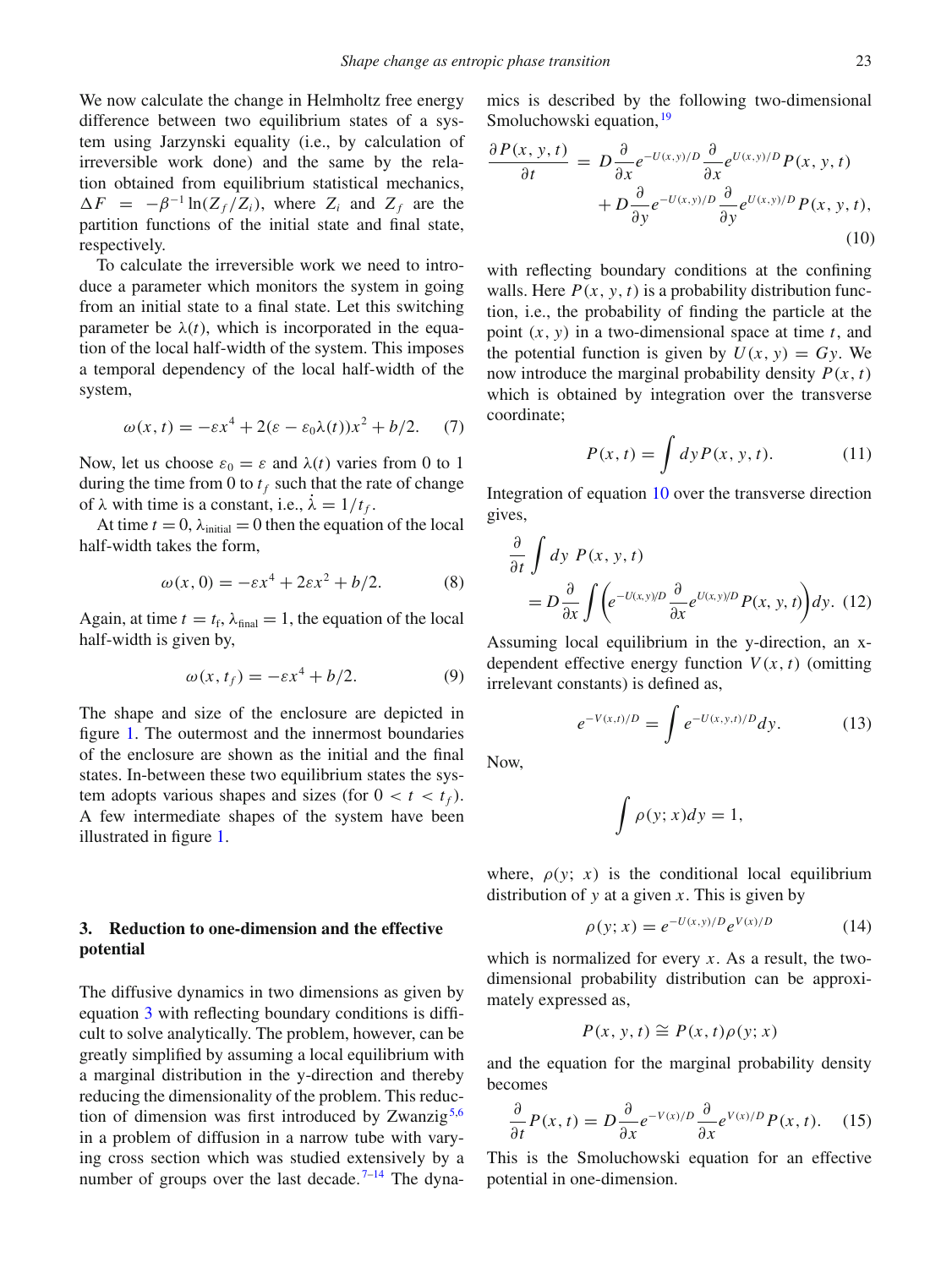From equation [13](#page-2-2) the following relation follows:

$$
V(x,t) = -D \ln \left[ \int_{\omega_l(x,t)}^{\omega_u(x,t)} e^{-U(x,y,t)/D} dy \right].
$$

For a constant force *G* in the negative y-direction, the effective potential function  $V(x, t)$  becomes,

$$
V(x,t) = -D \ln \left[ \frac{2D}{G} \sinh \left( \frac{G\omega(x,t)}{D} \right) \right].
$$
 (16)

For an entropy-driven situation,  $G\omega(x)/D \ll 1$ , we have

<span id="page-3-1"></span>
$$
V(x, t) = -D \ln[2\omega(x, t)].
$$
 (17)

Equation [17](#page-3-1) is a time-dependent effective potential which is dominated by the entropy, along x-direction in reduced dimension. As a result the potential of the system changes from its initial form to the final form as a function of time.

The temporal evolution of the effective potential is shown in figure [3.](#page-3-2) It is apparent that the potential is bistable in nature initially and gradually becomes a monostable one in the final state. From this analysis it follows that, the particles which were moving freely in a two-dimensional confinement, feels a spatiotemporal entropic potential due to reduction of dimensionality. The Langevin equation corresponding to the Fokker-Planck equation (equation [15\)](#page-2-3) is given by

<span id="page-3-3"></span>
$$
\gamma \dot{x} = -V/(x, t) + F(t). \tag{18}
$$

Here the Langevin force  $(F(t))$  of the bath is modeled by a Gaussian, zero mean and delta correlated white noise, i.e.,  $\langle F(t) \rangle = 0$  and  $\langle F(t) F(t') \rangle = 2D\delta(t - t'),$ 

<span id="page-3-2"></span>

**Figure 3.** Time evolution of the entropic potential in the reduced dimension. Solid lines indicate the effective potential of final and initial states, and dotted lines indicate that of the intermediate states. Parameter set chosen:  $b = 0.06$ ,  $\varepsilon =$ 0.25,  $\varepsilon_0 = 0.25$ .

where *D* is the strength of the noise, i.e.,  $D = \gamma k_B T$ . For the sake of simplicity we consider dissipation constant  $(\gamma)$  as unity for the rest of the treatment. Furthermore the use of explicit form of  $V'(x, t)$  in equation [18](#page-3-3) yields

<span id="page-3-5"></span>
$$
\dot{x} = D \frac{[8(\varepsilon - \varepsilon_0 \lambda(t))x - 8\varepsilon x^3]}{[-2\varepsilon x^4 + 4(\varepsilon - \varepsilon_0 \lambda(t))x^2 + b]} + F(t). \tag{19}
$$

To follow the temporal evolution of the work done (*W*) associated with the change of state we now introduce an appropriate equation for *W*˙ .

The time evolution of the work done is given by

<span id="page-3-4"></span>
$$
\dot{W}(x,t) = \dot{V}(x,t) = \frac{\partial V(x,t)}{\partial t}.
$$
 (20)

For our case,  $V(x, t)$  is a function of  $\lambda(t)$ . So, equation [20](#page-3-4) can be rewritten as,

<span id="page-3-6"></span>
$$
\dot{W}(x, t) = \frac{\partial \lambda}{\partial t} \cdot \frac{\partial V(x, t)}{\partial \lambda} \n= \frac{2D\varepsilon_0 x^2}{t_f[-\varepsilon x^4 + 2(\varepsilon - \varepsilon_0 \lambda(t))x^2 + b/2]}.
$$
\n(21)

By solving equations [19](#page-3-5) and [21](#page-3-6) simultaneously we can evaluate the evolution of *x* and *W* with time. Having determined  $W(t_f)$ , the work done to transform the system from the initial state to the final state, we perform a canonical ensemble averaging of  $exp(-\beta W(t_f))$ . Making use of Jarzynski equality (equation [2\)](#page-0-0) we calculate the free energy change for the transformation carried out in an irreversible pathway. Now, since both the initial and final states are in equilibrium, the partition functions<sup>[1](#page-6-0)</sup> of these states are given by,

$$
Z_i = \int_{-\infty}^{\infty} dp \, dx
$$
  
 
$$
\times \exp\left[-\frac{(p^2/2) - D\ln[2(-\varepsilon x^4 + 2\varepsilon x^2 + b/2)]}{k_B T}\right],
$$
 (22)

$$
Z_f = \int_{-\infty}^{\infty} dp \, dx
$$
  
 
$$
\times \exp\left[-\frac{(p^2/2) - D\ln[2(-\varepsilon x^4 + b/2)]}{k_B T}\right].
$$
 (23)

So finally we can get the equilibrium free energy change using the equation,

$$
\Delta F = -k_B T \ln(Z_f/Z_i). \tag{24}
$$

# <span id="page-3-0"></span>**4. Numerical simulations; calculation of work and free energy**

We numerically solve equations [19](#page-3-5) and [21](#page-3-6) for *x* and *W* using improved Euler method with reflecting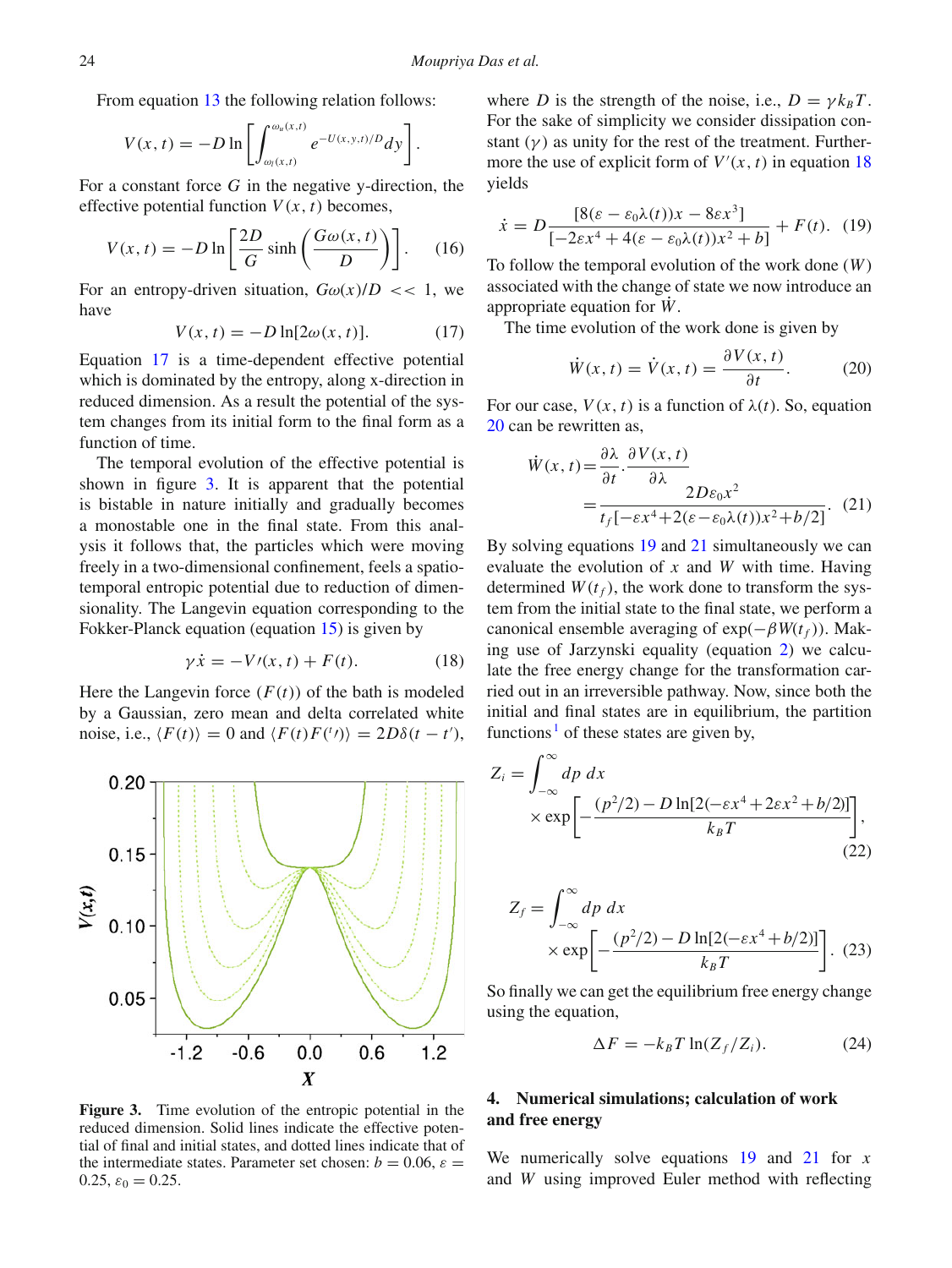boundary condition on the walls of the enclosure. The Gaussian white noise is generated using Box-Müller algorithm. For the entire calculation the values of  $\varepsilon$  and *b* are taken as 0.25 and 0.06, respectively. The time step  $(\Delta t)$  used is 10<sup>-3</sup>. The statistical averaging is carried out over 30000 to 40000 realizations of the trajectories. The linear coefficient  $\varepsilon_0$ , a constant parameter of the system, governs the nature of shape of the enclosure as well as the confined area indicating the 'phase' in which the free energy function is analytical and continuous.

In figure [4](#page-4-0) we compare the numerically simulated variation of  $\Delta F$  with  $\varepsilon$  with the analytical results for several values of dimensionless temperature.  $\varepsilon_0 = 0$ , refers to a no change situation between the initial and the final states, rightly associated with a zero value of  $\Delta F$ . A gradual increase in  $\varepsilon_0$  results in an increase of  $\Delta F$  in a sigmoidal manner. From these plots it is found that all the numerical results are in good agreement with the analytical predictions.

From figure [4,](#page-4-0) it is evident that the change of free energy is greater for higher temperature for a particular value of  $\varepsilon_0$ . Since a dynamical transition is associated with the crossing of boundary between the two regions, it is necessary to look for any discontinuity or irregularity of the first and second derivatives of the free energy change with control parameter at the boundary. With this in mind, we plot the variation of the first derivative of the change in free energy ( $\frac{\partial \Delta F}{\partial \varepsilon_0} = \psi$ , say) with  $\varepsilon_0$  in figure [5a](#page-4-1), b.

<span id="page-4-0"></span>

**Figure 4.** Plot of free energy change  $(\Delta F)$  with  $\varepsilon_0$  for different temperatures. Switching rate of the process is taken as  $3.3 \times 10^{-2}$  for all cases. The points represent the numerical results and the lines denote the analytical findings for  $k_B T =$ 0.100 ( $\triangle$ ); 0.075 (☆); 0.050 (○), respectively.

<span id="page-4-1"></span>

**Figure 5.** (a) A plot of  $\psi$  versus  $\varepsilon_0$  at  $k_B T = 0.05$ . (b) The same plot but for three different temperatures ( $[k_B T = 0.100$ )  $(\star)$ ; 0.075 ( $\triangle$ ); 0.050 ( $\circ$ )]). For all cases the switching rate is taken as  $3.3 \times 10^{-2}$  and the points represent the numerical results and the corresponding lines denote the analytical results.

Now in the spirit of the traditional way of deriving thermodynamic information and characterizing equilibrium phase transition, one may define an extensive variable, an order parameter type quantity as, ∂-*F*  $∂ε$ <sub>(</sub>  $\lambda$ From figure [5a](#page-4-1) it is observed that there is a sharp inflec-. tion in the first derivative of the free energy change. The order parameter gradually increases to a maximum followed by a sharp fall at  $\varepsilon_0 = \varepsilon$ . The variation of the order parameter with  $\varepsilon_0$  illustrates two types of dynamical transitions. Our observations can be summarized as follows.

(i) The first one corresponds to a transition from an ordered state to a disordered state. This is due to the fact that, in this temperature domain, the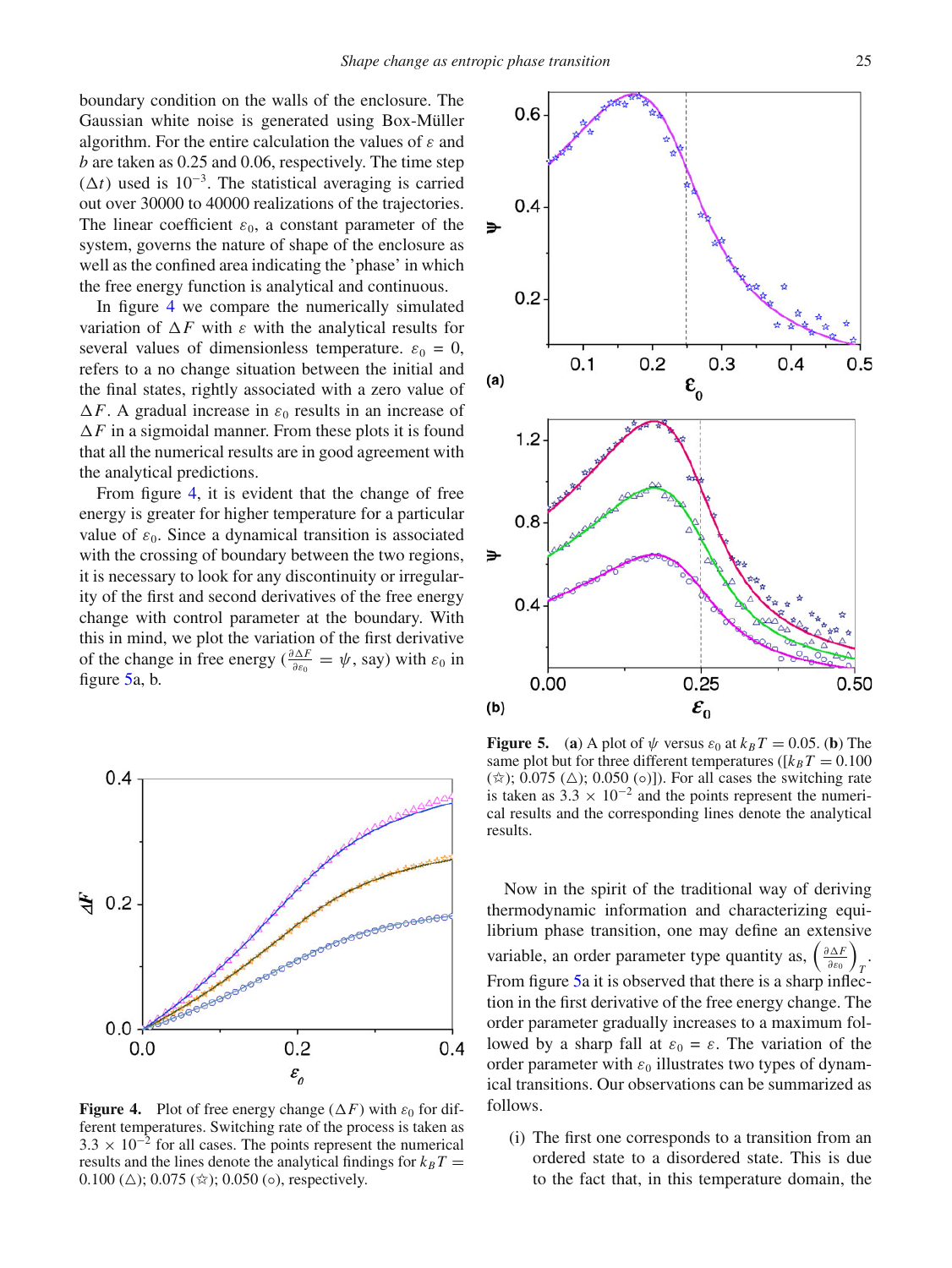distribution of the kinetic energy gains a broad range. The kinetic energy of particles is of the order of  $k_B T$  and in our case the potential is directly proportional to  $k_B T$ . As a result the two effects compensate each other. So, the maximum of the first-derivative does not shift for different temperatures. This is clear from figure [5b](#page-4-1).

(ii) The second type of transition is due to a change of distribution function. This is reflected in a very sharp change in the order parameter at  $\varepsilon_0 = \varepsilon$ , as shown in figure [5b](#page-4-1).

It is also instructive to plot the negative of second derivative of the free energy change ( $\frac{\partial^2 \Delta F}{\partial \varepsilon_0^2} = -\phi$ , say), as a function of  $\varepsilon_0$ . This is depicted in figure [6.](#page-5-0) The plot shows a maximum at  $\varepsilon_0 = \varepsilon$ , supporting the fact that the inflection point of figure [5b](#page-4-1) lies at the same point.

The principal finding of our study is the sharp inflection point at  $\varepsilon_0 = \varepsilon$ , found in figure [5a](#page-4-1), b. This indicates that at  $\varepsilon_0 = \varepsilon$  as the shape of the enclosure changes from bi-lobal to a unilobal one, the particles inside the confinement experience a sudden change in nature of the effective force field. It is worth-mentioning that this crossover occurs in isothermal condition and thus only the change in shape of the system is responsible for such a free energy difference. The change in shape of the enclosure is reflected in the change in effective entropic potential from bi-stable to mono-stable form. At  $\varepsilon_0$  =  $\varepsilon$ , we expect a phase transition between the two thermalized states. That the transition described is due to a change in shape from one initial volume to another can be ascertained by studying the free energy change for

<span id="page-5-0"></span>

**Figure 6.** Plot (analytical) of  $\phi$  versus  $\varepsilon_0$  for  $(k_B T)$  = 0.100 (green), 0.075 (blue), 0.050 (violet).

<span id="page-5-1"></span>

**Figure 7.** (a) Analytical plot of free energy  $(\Delta F)$  change against  $\alpha$ . (**b**) Analytical plot of  $\Psi_1 = \frac{d\Delta F}{d\alpha}$  against  $\alpha$ . (**c**) Analytical plot  $\Phi_1 = -\frac{d^2 \Delta F}{d\alpha^2}$  against  $\alpha$ .  $k_B T$  is taken as 0.05 in all cases.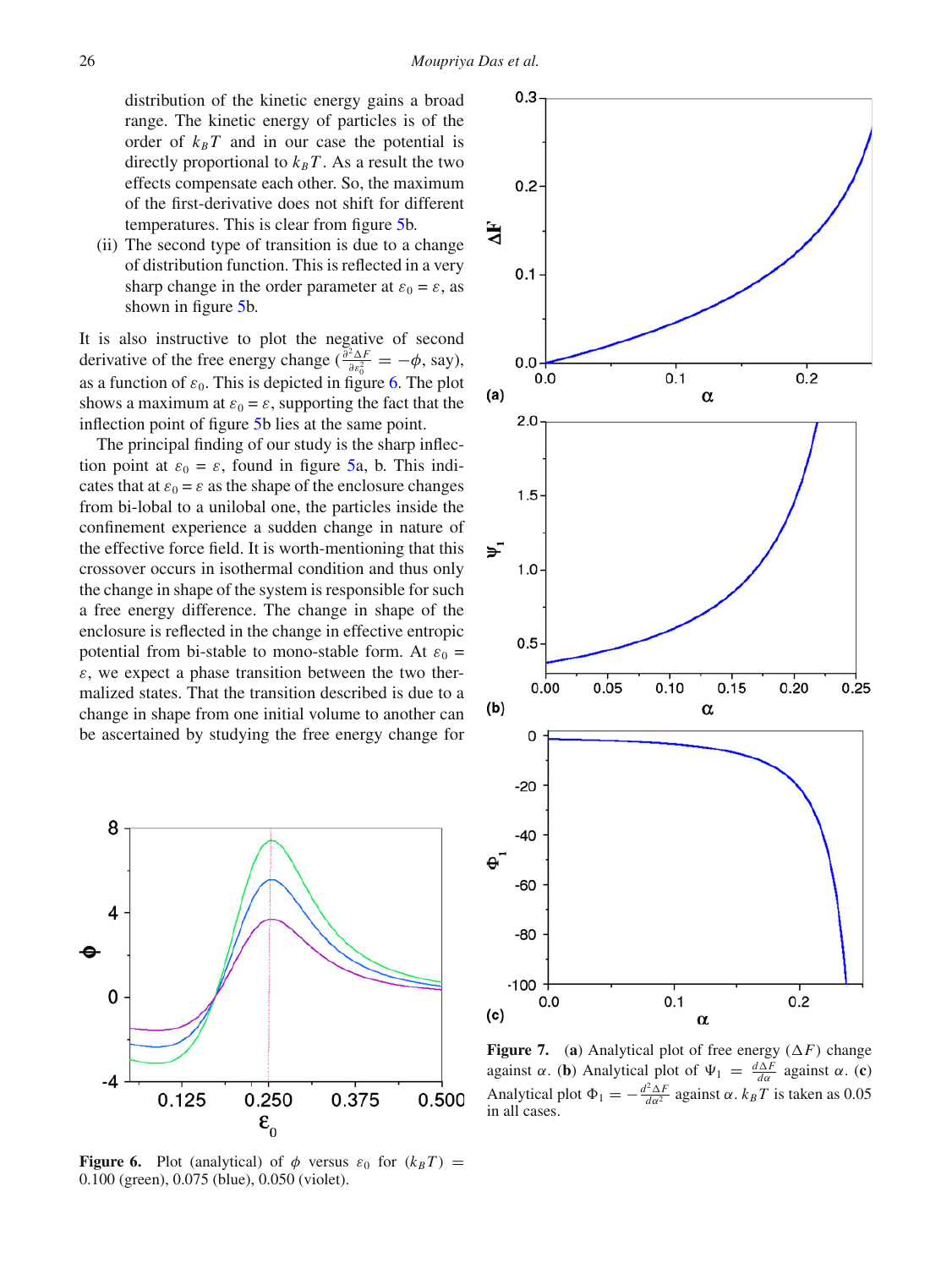the change in volume of the system from the same initial value keeping the shape of the system intact. To this end let us define an enclosure with the local half-width, described by the following equation,

<span id="page-6-10"></span>
$$
\omega(x,t) = -\alpha(1 - \lambda(t)) (\varepsilon x^4 - 2\varepsilon x^2 - b/2), \quad (25)
$$

where  $\alpha$  is an external parameter controlling the area of the enclosure and  $\lambda(t) = 0$  and 1 stand for the initial  $(t = 0)$  and final states  $(t = t_f)$ , respectively. We then record the isothermal free energy change between the states by analytically calculating the partition function of the related states.

To explore the nature of the free energy change associated with the change of state as described by equation [25,](#page-6-10) we have plotted  $\Delta F$  against the system parameter  $\alpha$ . This has been shown in figure [7a](#page-5-1).

The plot of the variation of the first derivative of free energy change  $\left(\frac{\partial \Delta F}{\partial \alpha}\right) = \psi_1$  as a function of  $\alpha$  gives a monotonous curve (figure [7b](#page-5-1)). No inflection is observed in this case, i.e., we do not find any signature of phase transition. We have also plotted the negative of the second derivative of free energy change  $\left(\frac{\partial^2 \Delta F}{\partial \alpha^2} = -\phi_1\right)$ against  $\alpha$ . This plot is also continuous without any extremum (figure [7c](#page-5-1)). All these figures  $(7a-7c)$  support the fact that the phase transition occurs due to the change of shape of the system.

## <span id="page-6-6"></span>**5. Conclusion**

It is well known that in case of liquid–gas phase transition, Gibbs free energy *vs* volume plot shows two minima below the critical temperature, whereas it has a single minimum at the critical point. For our case, the entropic potential is bistable for  $\varepsilon_0 < \varepsilon$ , and it transforms to a monostable one at  $\varepsilon_0 = \varepsilon$ . Extrapolating the analogy with the liquid-gas phase transition, one can define  $\varepsilon$  as the critical point for our case. We have defined  $\frac{\partial \Delta F}{\partial \varepsilon_0}$  as the order parameter. From the plot of  $\frac{\partial \Delta F}{\partial \varepsilon_0}$  *vs*  $\varepsilon_0$ , it is clear that a divergent fall of the order parameter is observed around  $\varepsilon_0 = \varepsilon$  when the potential transforms into a monostable form from the bistable one at the critical point. The sharp change of the order parameter gives a signature of phase transition at the critical point. We may therefore conclude that shape transition bears a close kinship to entropic second order phase transition.

Lastly, it is also pertinent to mention that the phenomenon does not possess the characteristics of noiseinduced transition of energetic  $20-22$  $20-22$  or entropic  $23$  origin

where the character of stationary probability distribution changes with the variation of the strength of external multiplicative noise acting on the particles trapped in a bistable potential well or in a bilobal confinement, respectively and is thus not to be confused with it. The dynamical transition associated with the change of shape of the confinement is generically different from these cases. We believe that further studies in this direction will throw more light into the nature of entropic potential.

#### **Acknowledgements**

Thanks are due to S Adhikari for providing computer facility under the scheme SR/S1/PC/13/2008, Government of India. M. Das would like to thank the Council of Scientific and Industrial Research, Government of India for partial financial support.

### **References**

- <span id="page-6-0"></span>1. Callen H B 1985 *Thermodynamics and an introduction to thermostatistics* (New York: Wiley) 2nd Ed.
- 2. Ma S K 1976 *Modern theory of critical phenomena* (Benjamin, Reading, MA)
- <span id="page-6-1"></span>3. Stanley H E 1971 *Introduction to phase transitions and critical phenomena* (Oxford)
- <span id="page-6-2"></span>4. Jacobs M H 1967 *Diffusion processes* (New York: Springer)
- <span id="page-6-7"></span>5. Zwanzig R 1992 *J. Phys. Chem.* **96** 3926
- <span id="page-6-8"></span>6. Zwanzig R 1983 *Physica* **117A** 277
- <span id="page-6-9"></span>7. Reguera D and Rubi J M 2001 *Phys. Rev. E* **64** 061106
- 8. Reguera D, Schmid G, Burada P S, Rubi J M, Reimann P and Hänggi P 2006 *Phys. Rev. Lett.* **96** 130603
- 9. Burada P S, Schmid G, Reguera D, Rubi J M and Hänggi P 2007 *Phys. Rev. E* **75** 051111
- 10. Burada P S, Schmid G, Reguera D, Vainstein M H, Rubi J M, Hänggi P 2008 *Phys. Rev. Lett.* **101** 130602
- 11. (a) Mondal D, Das M and Ray D S 2010 *J. Chem. Phys.* **132** 224102; (b) Mondal D and Ray D S 2010 *Phys. Rev. E* **82** 032103
- 12. Hänggi P, Marchesoni F and Nori F 2005 *Ann. Phys.* **14** 51
- 13. (a) Ghosh P K, Marchesoni F, Savel'ev S E and Nori F 2010 *Phys. Rev. Lett.* **104** 020601; (b) Ghosh P K and Marchesoni F 2010 *Eur. Phys. Spec. Top.* **187** 41
- <span id="page-6-3"></span>14. Heinsalu E, Patriarca M and Marchesoni F 2009 *Eur. Phys. J. B* **69** 19
- <span id="page-6-4"></span>15. (a) Jarzynski C 1997 *Phys. Rev. Lett.* **78** 2690; (b) 2004 *J. Stat. Mech.: Theory Exp.* P009005
- 16. Jarzynski C 1997 *Phys. Rev. E* **56** 5018
- 17. Crooks G E 1999 *Phys. Rev. E* **60** 2721
- <span id="page-6-5"></span>18. (a) Ghosh P K and Ray D S 2008 *Physica A* **387** 6443; (b) Van den Broeck C, Parrondo J M R and Toral R 1994 *Phys. Rev. Lett.* **73** 3395